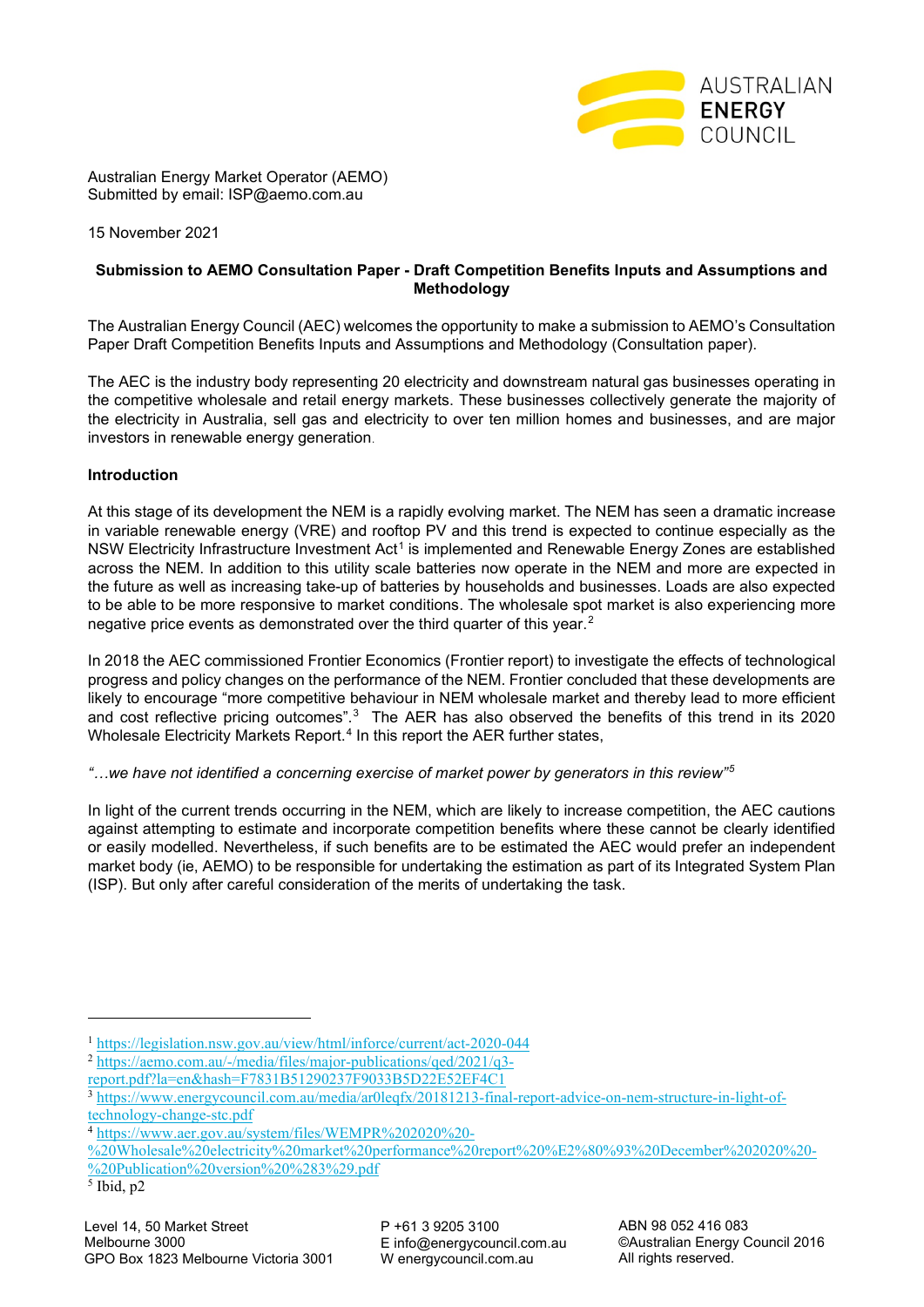# **Discussion**

The approach (outlined in the EY report) to estimate competition benefits requires: $6$ 

- assumptions of market power and strategic bidding behaviour; and
- estimates of wholesale price elasticity to calculate demand response benefits.

Furthermore, it is proposed that the competition benefits are estimated for a 10-year period.<sup>[7](#page-1-1)</sup> AEMO itself acknowledges the complexity and range of potential outcomes for strategic bidding.<sup>[8](#page-1-2)</sup> Accordingly, the EY approach rationalises strategic bidding by assuming four generators across the NEM in the HumeLink example.<sup>[9](#page-1-3)</sup> Hence, the results are already heavily assumption dependent.

A complexity that needs to be considered in AEMO's approach is that the likely strategic generators and generation types will not be static over the 10-year modelling horizon. As generation patterns change with increased VRE and the exit of coal generation the role of baseload, peaking generation and energy storage will likely evolve. This may mean that using historical data to estimate market power is not a reliable guide.

The benefits are subjective and likely to be immaterial as there are currently many solutions to improve the performance of the NEM as it decarbonises and the results of this type of modelling are likely to favour certain types of solutions. If after careful consideration AEMO believes there are material benefits to be explored through competition benefits modelling, then the Frontier/EY approach where only "static" benefits are estimated is preferable to more complex and increasingly questionable approaches that attempt to also estimate "dynamic" benefits.

### Demand response competition benefits

The AEC is particularly concerned with the complexity and subjectiveness associated with estimating demand response competition benefits. While estimating the supply curve is relatively straight forward and forms part of the analysis AEMO already undertakes, estimating a demand function is a far more complex task. As the demand curve is likely to be dynamic and exhibit significant variability over time. It also requires electricity price elasticity assumptions.

In the first instance, the elasticity assumptions need to be divided between short run (SR) and long run (LR). Currently the SR electricity price elasticity is highly inelastic and this likely to remain the case until more load has the ability to respond to high wholesale spot prices.<sup>[10](#page-1-4)</sup> In contrast, the LR price elasticity does have a degree of elasticity. Estimating demand responses to wholesale electricity changes requires an assumption as to when electricity users respond. As an example, it is likely to require a sustained reduction in wholesale spot prices and forward prices before a gas using business would undertake capex to switch from gas to electricity.

## **Conclusion**

The AEC has concerns regarding the accuracy and resource intensive nature of estimating competition benefits and is generally of the view that they should not be included as part of AEMO's ISP modelling. The AEC also understands that there are degrees of divergence across its membership on this matter. Nevertheless, if AEMO is to consider competition benefits, the AEC believes AEMO must be extremely judicious and circumspect before deciding to undertake estimating competition benefits. The AEC believes

Phone +61 3 9205 3100 Email info@energycouncil.com.au Website www.energycouncil.com.au

<span id="page-1-0"></span><sup>6</sup> [https://www.aemo.com.au/-/media/files/stakeholder\\_consultation/consultations/nem-consultations/2021/isp](https://www.aemo.com.au/-/media/files/stakeholder_consultation/consultations/nem-consultations/2021/isp-methodology/ey-draft-competition-benefits-inputs-assumptions-and-methodology.pdf?la=en)[methodology/ey-draft-competition-benefits-inputs-assumptions-and-methodology.pdf?la=en](https://www.aemo.com.au/-/media/files/stakeholder_consultation/consultations/nem-consultations/2021/isp-methodology/ey-draft-competition-benefits-inputs-assumptions-and-methodology.pdf?la=en)

<span id="page-1-1"></span><sup>7</sup> Consultation paper, p18.

<span id="page-1-2"></span><sup>8</sup> Consultation paper, p13.

<span id="page-1-3"></span><sup>&</sup>lt;sup>9</sup> EY Report, p13.

<span id="page-1-4"></span><sup>10</sup> [https://www.energycouncil.com.au/media/ar0leqfx/20181213-final-report-advice-on-nem-structure-in-light-of](https://www.energycouncil.com.au/media/ar0leqfx/20181213-final-report-advice-on-nem-structure-in-light-of-technology-change-stc.pdf)[technology-change-stc.pdf](https://www.energycouncil.com.au/media/ar0leqfx/20181213-final-report-advice-on-nem-structure-in-light-of-technology-change-stc.pdf) p14.